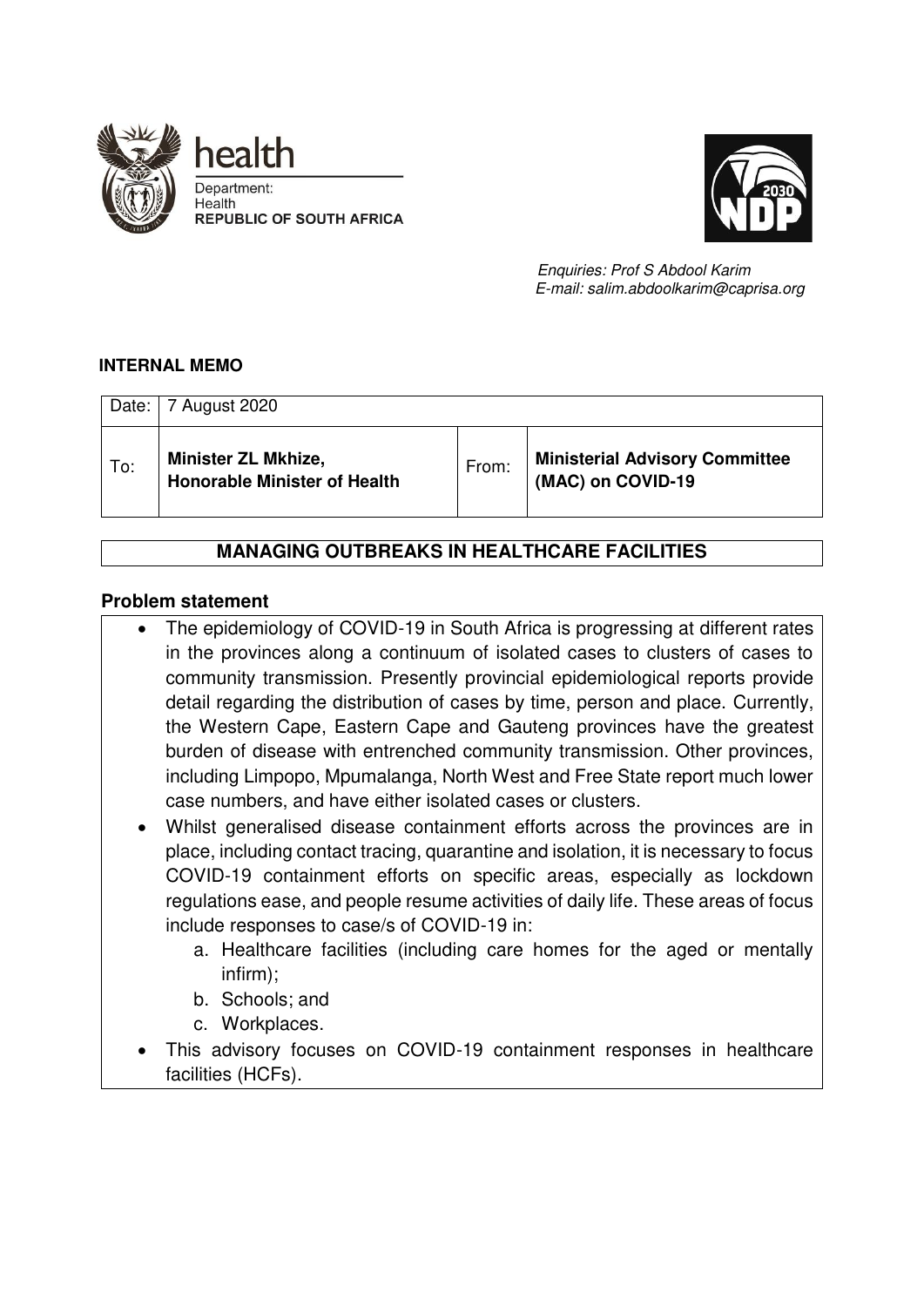# **MAC considerations:**

The response to detection of COVID-19 in HCFs is based on the following principles:

- Transmission of COVID-19 infections amongst patients and staff of HCFs carries serious consequences including infection of healthcare workers (HCWs) and vulnerable patients, staff shortages due to the need for quarantine and isolation, morbidity and mortality of HCW and patients, ward and institutional shut-down, adverse media publicity, loss of trust in the safety of health care institutions and government.
- A single case of COVID-19 in a HCW or patient in whom infection was unsuspected (and therefore correct preventive measures were not used) constitutes a serious event and should be responded to immediately in order to contain infections and prevent further spread.
- Whilst the COVID-19 pandemic is raging, HCFs will continually face the risk of introduction of the infection through unsuspected cases in patients (including asymptomatic infection), and in HCWs who acquire symptomatic or asymptomatic infection in community.
- Prevention of COVID-19 infections in HCF is critical. Procedures to detect cases early in HCWs and patients should be implemented. Infection prevention measures to reduce transmission in HCFs should be implemented; so that opportunities for transmission are limited should early cases go undetected.

### **Recommendations**

- The comprehensive guidelines for the detection, response and prevention of COVID-19 in HCFs, prepared by the NICD, should be adopted in all HCFs.
- Provincial hospital services, primary healthcare services, hospital managers, clinical service managers, quality assurance managers, and infection prevention and control (IPC) practitioners should be familiar with COVID-19 detection, response and prevention procedures for HCFs.
- The National and Provincial Departments of Health should be aware and accept that COVID-19 outbreaks will occur in HCFs despite the best efforts, and that a transparent and 'no-blame' culture is best in order to facilitate clear reporting, directed and positive responses to HCF outbreaks. Non-reporting of outbreaks should be actively discouraged.
- Provincial Departments of Health implement COVID-19 preventive measures in HCFs as detailed in the NICD guidelines including:
	- a. Universal daily symptom screening of HCWs on entrance to the facility.
	- b. Access to COVID-19 testing with rapid turn-around-times in the presence of single and even apparently minor COVID-like symptoms in HCWs.
	- c. Permissive occupational legislation to facilitate remaining away from work in event of COVID-like symptoms in HCWs.
	- d. Universal masking of HCWs (including non-clinical staff) at all times whilst on HCF premises.
	- e. Social distancing measures amongst HCWs whilst on facility premises especially in recreational areas, tea rooms and during meetings.
	- f. Frequent hand hygiene.